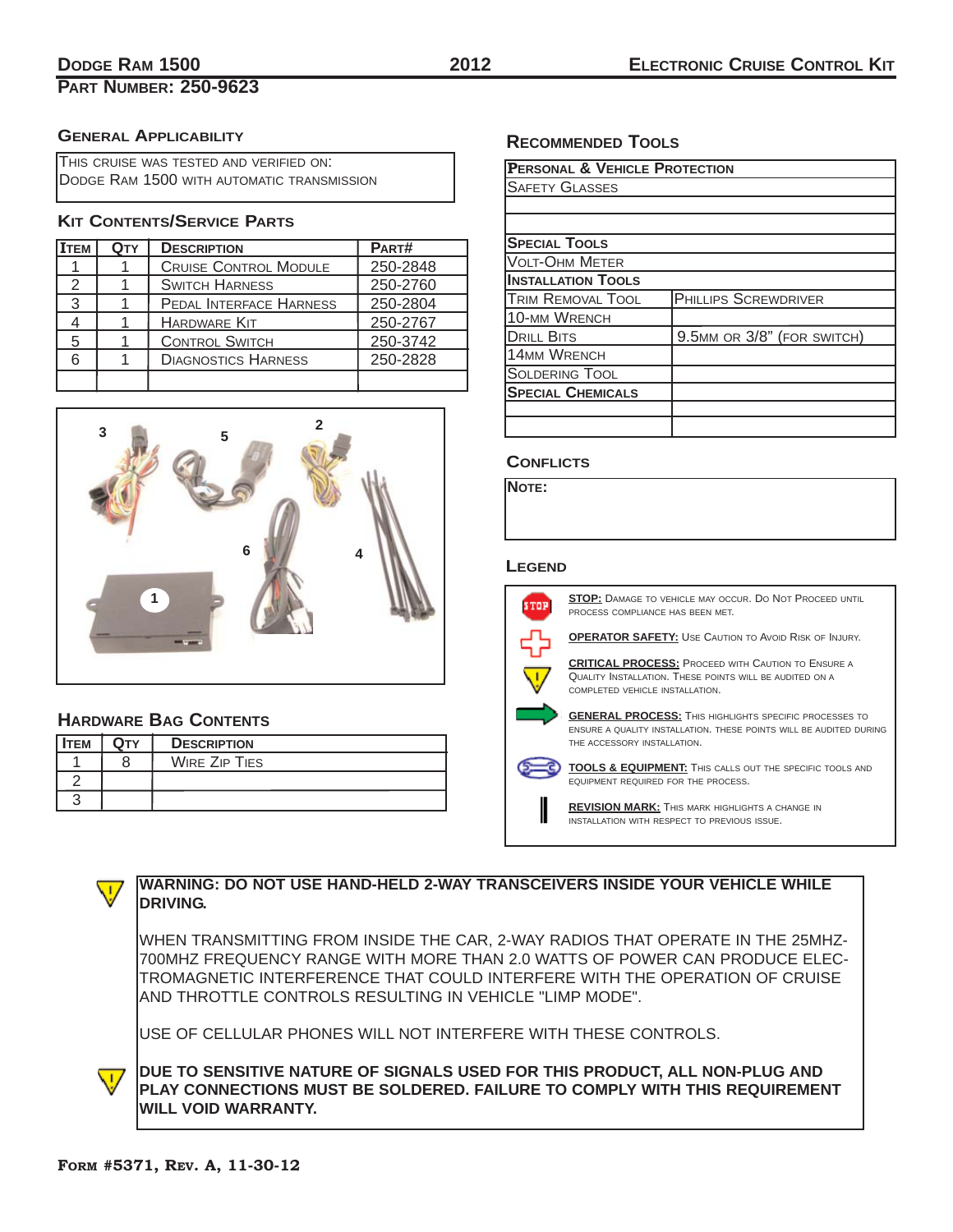**INSTALLATION**

#### **BEFORE INSTALLATION V**

**TO MAKE THE INSTALLATION EASIER, THE COMPLETE INSTALLATION INSTRUCTIONS SHOULD BE READ THROUGH BEFORE INSTALLATION IS STARTED.**

**THIS INSTALLATION INSTRUCTIONS CONTAINS INFORMATION HOW TO INSTALL THE ELECTRONIC CRUISE CONTROL WHICH IS NOT A DO-IT-YOURSELF JOB.**

**MODERN CARS ARE EQUIPPED WITH ELECTRONICS, WHICH CAN BE COSTLY DAMAGED BY INAPPROPRIATE TREAT-MENT.**

**ROSTRA PRECISION CONTROLS CAN NOT BE HELD RESPONSIBLE FOR ANY ERROR CAUSED BY WRONG INSTALLATION**



## **STOP - READ BEFORE INSTALLATION IMPORTANT ADVISORY NOTES THAT YOU MUST FOLLOW**

**ALWAYS DISCONNECT THE NEGATIVE CABLE FROM BATTERY BEFORE INSTALLATION.**

**ALWAYS USE THE ENCLOSED INSTALLATION INSTRUCTION FOR INSTALLING THE ELECTRONIC CRUISE CONTROL.**

**CHECK THE PART NUMBER OF THE CRUISE MODULE LABEL IS THE SAME COMPARED TO THE PART NUMBER OF THE INSTALLATION INSTRUCTIONS.**

**BE AWARE OF RADIO CODES THAT MIGHT HAVE TO BE TYPED IN.**

**FIND A LOCATION TO INSTALL THE CRUISE MODULE AND CONTROL SWITCH**

**IF ANY WIRES ARE LEFT, THEN CUT OFF AND INSULATE.**

**ONLY USE A MULTIMETER TO MEASURE VOLTAGE.**

**ALWAYS DRIVE THE CAR FOR A COMPLETE TEST BEFORE ASSEMBLING THE CAR.**

**ALL WIRE LEADS MUST BE SOLDERED.**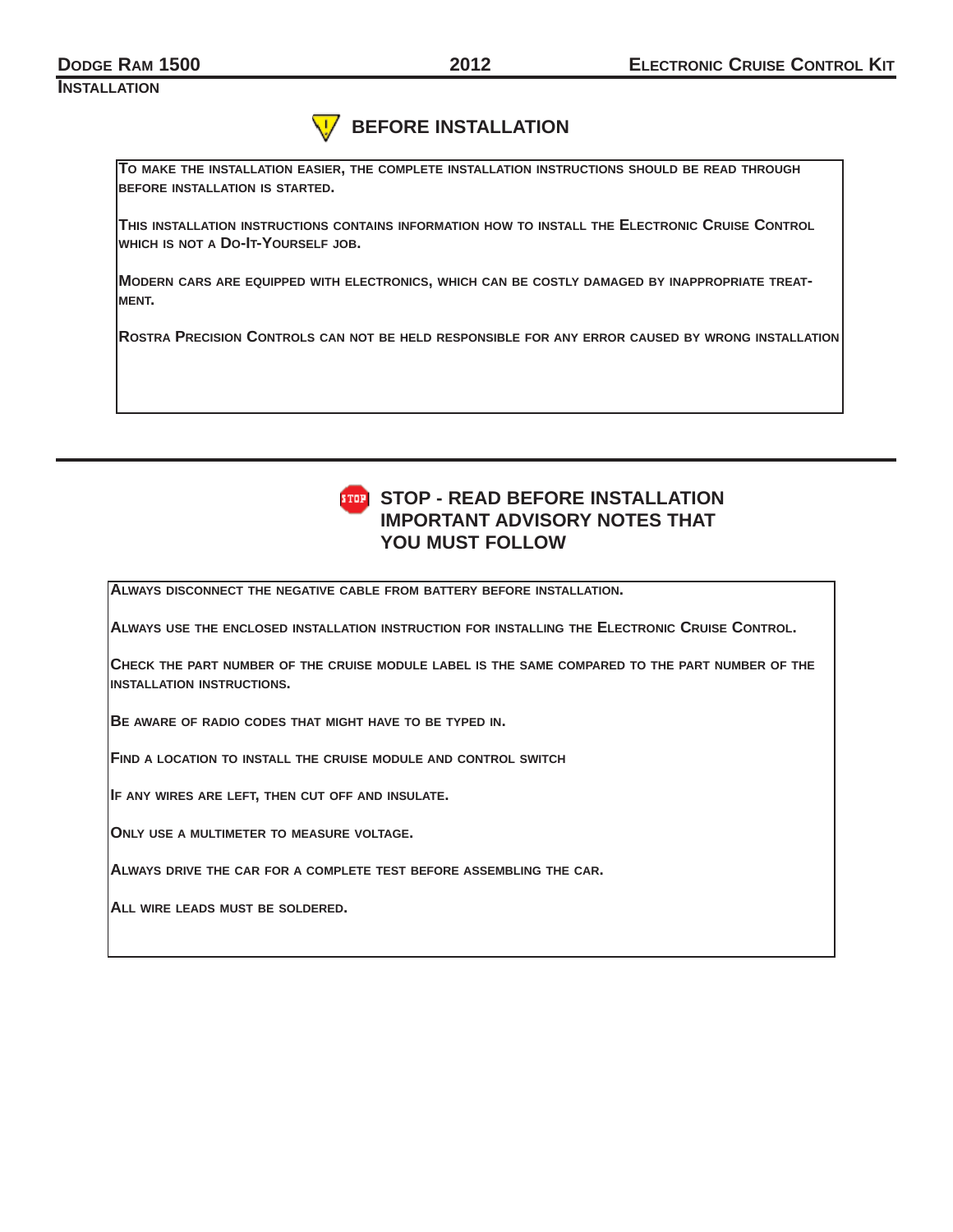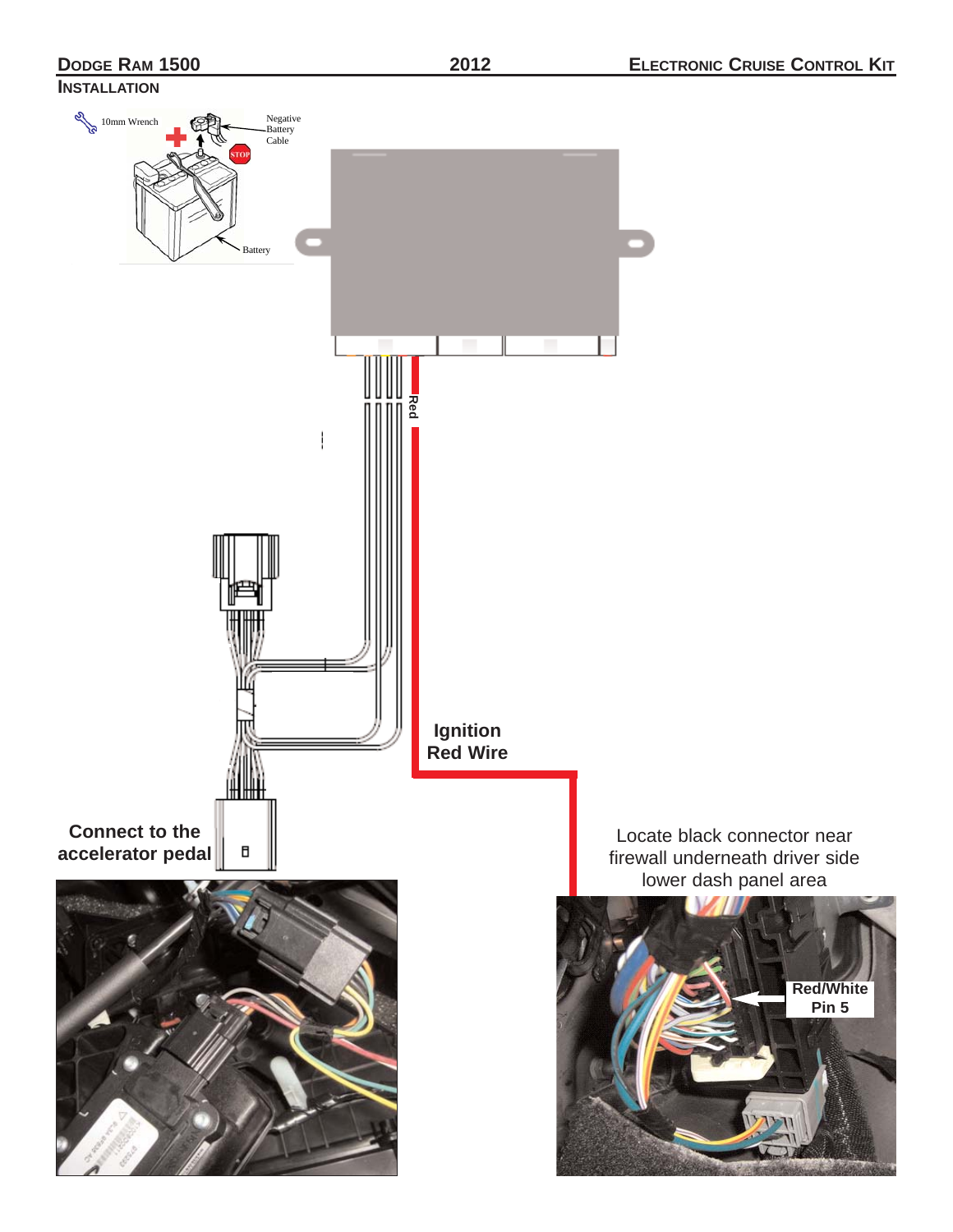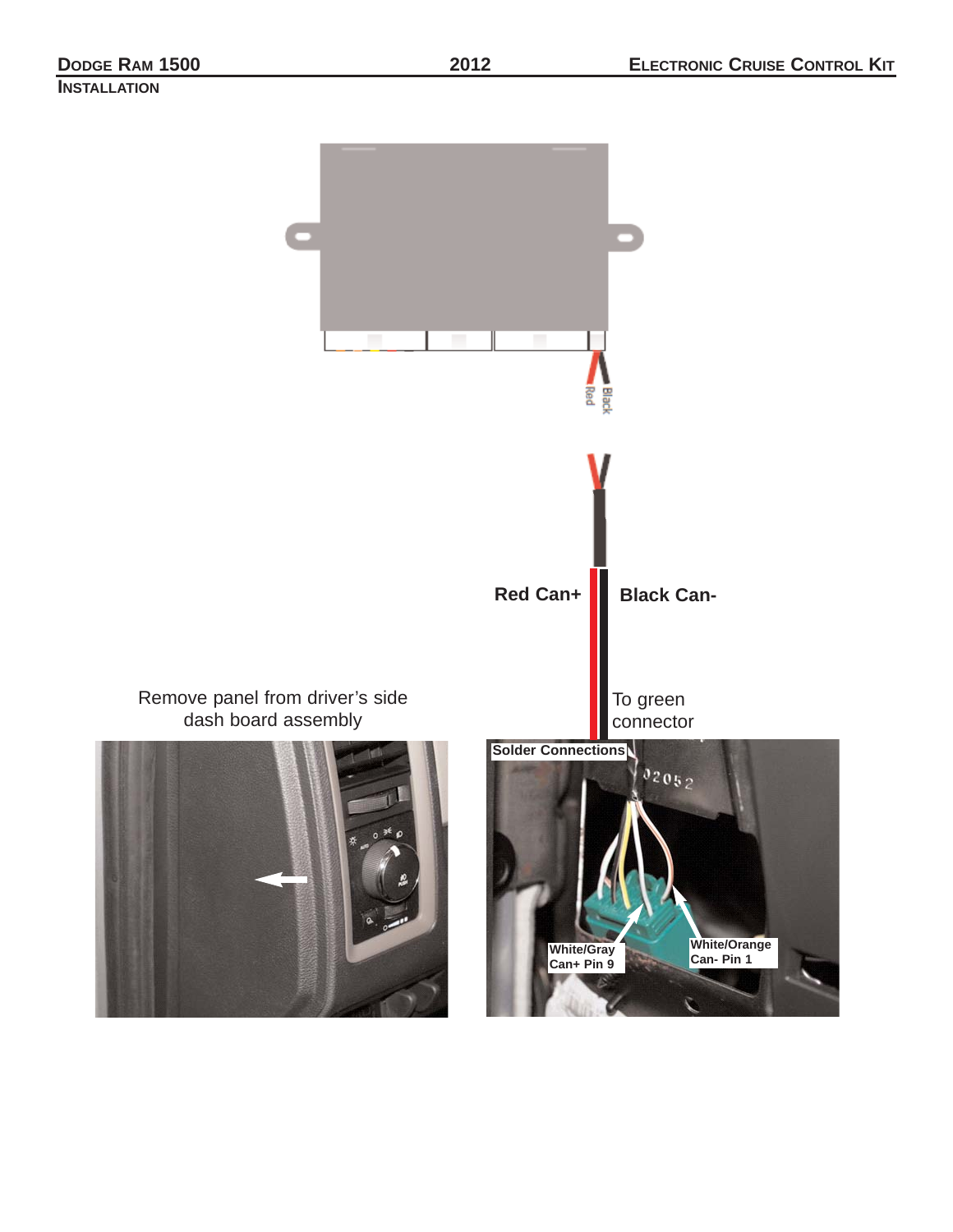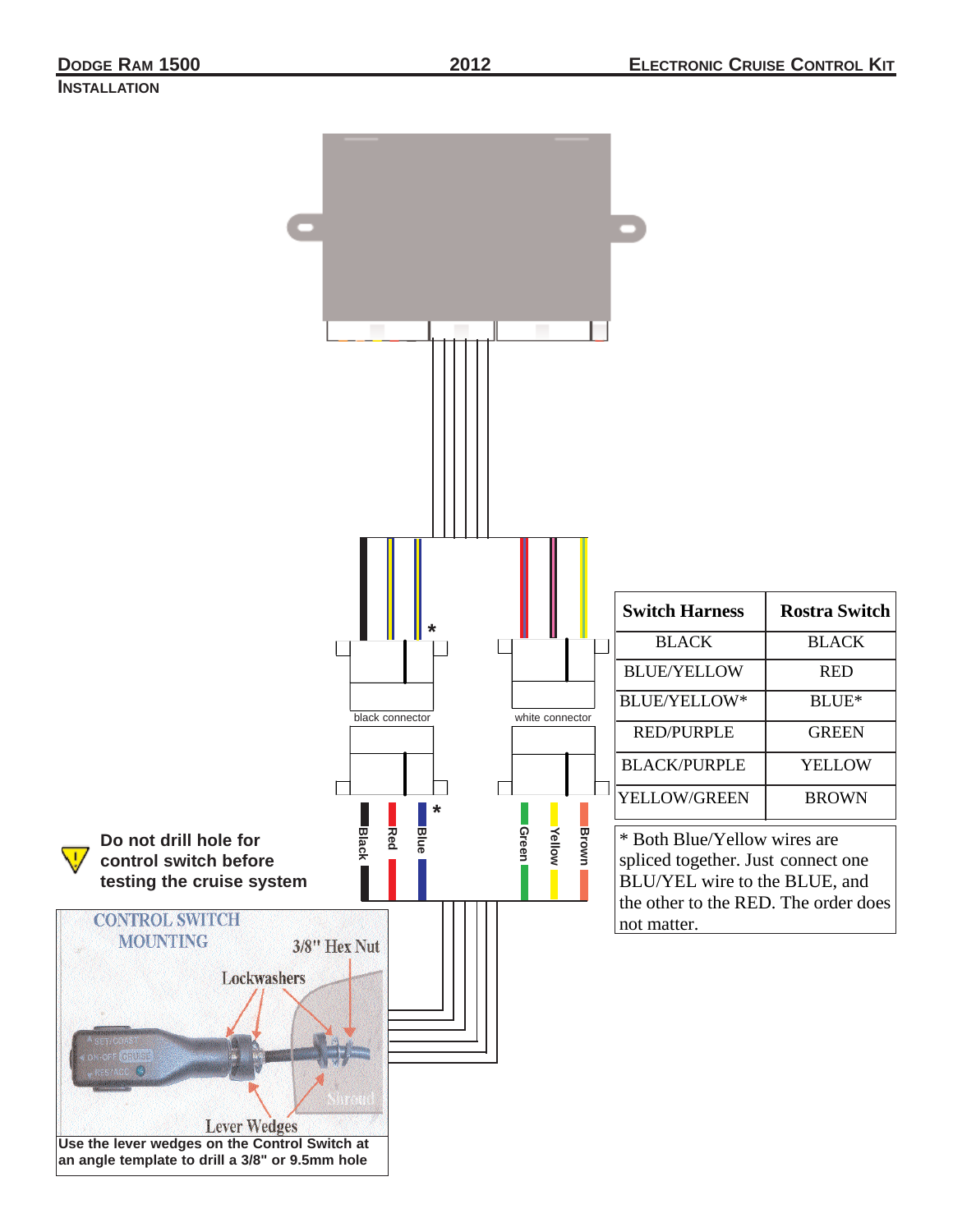# **TROUBLESHOOTING**



| P <sub>IN</sub> | <b>COLOR</b>        | <b>DESIRED RESULTS</b>                           | <b>FAULT CONDITION</b>                           |
|-----------------|---------------------|--------------------------------------------------|--------------------------------------------------|
| 13A             | <b>RED</b>          | +12V WHEN SWITCHED ON AND +OV WHEN               | NO POWER, VOLTAGE DROP, OR INTERMITTENT          |
|                 |                     | SWITCHED OFF. GNITION MUST BE GREATER THAN       | <b>CONNECTION WILL CAUSE LOSS OF PEDAL OR</b>    |
|                 |                     | +10V WHILE CRANKING VEHICLE.                     | "LIMP MODE" CONDITION.                           |
| 14A             | <b>BLACK</b>        | LOWEST RESISTANCE TO GROUND AND CLOSEST TO       | A BAD GROUND CONNECTION WILL CAUSE THE           |
|                 |                     | ZERO (0) OHMS AS POSSIBLE. USE A VEHICLE         | FOLLOWING CONDITIONS: CRUISE WILL NOT            |
|                 |                     | <b>GROUND POINT WHERE OTHER GROUND WIRES ARE</b> | FUNCTION, LOSS OF PEDAL OR "LIMP MODE"           |
|                 |                     | CONNECTED TO.                                    | CONDITION.                                       |
| 1B              | <b>GREEN</b>        | SET/COAST: 12V PRESS AND HOLD SET                | <b>CRUISE WILL NOT SET IF THIS CONNECTION IS</b> |
|                 |                     |                                                  | NOT INSTALLED CORRECTLY.                         |
| 2B              | YELLOW              | <b>RESUME/ACCEL: 12V PRESS AND HOLD RESUME</b>   | <b>CRUISE WILL NOT RESUME OR ACCEL IF THIS</b>   |
|                 |                     |                                                  | <b>CONNECTION IS NOT INSTALLED CORRECTLY.</b>    |
| 3B              | <b>BROWN</b>        | ON/OFF: 12V PRESS ON                             | <b>CRUISE WILL NOT SET IF THIS CONNECTION IS</b> |
|                 |                     |                                                  | NOT INSTALLED CORRECTLY.                         |
| 6B              | <b>RED AND BLUE</b> | <b>12V</b>                                       | <b>CRUISE LIGHT WILL NOT COME ON IF THESE</b>    |
| 8B              | <b>BLACK</b>        | (0) OHMS RESISTANCE TO GROUND                    | <b>CONNECTIONS ARE NOT INSTALLED CORRECTLY.</b>  |